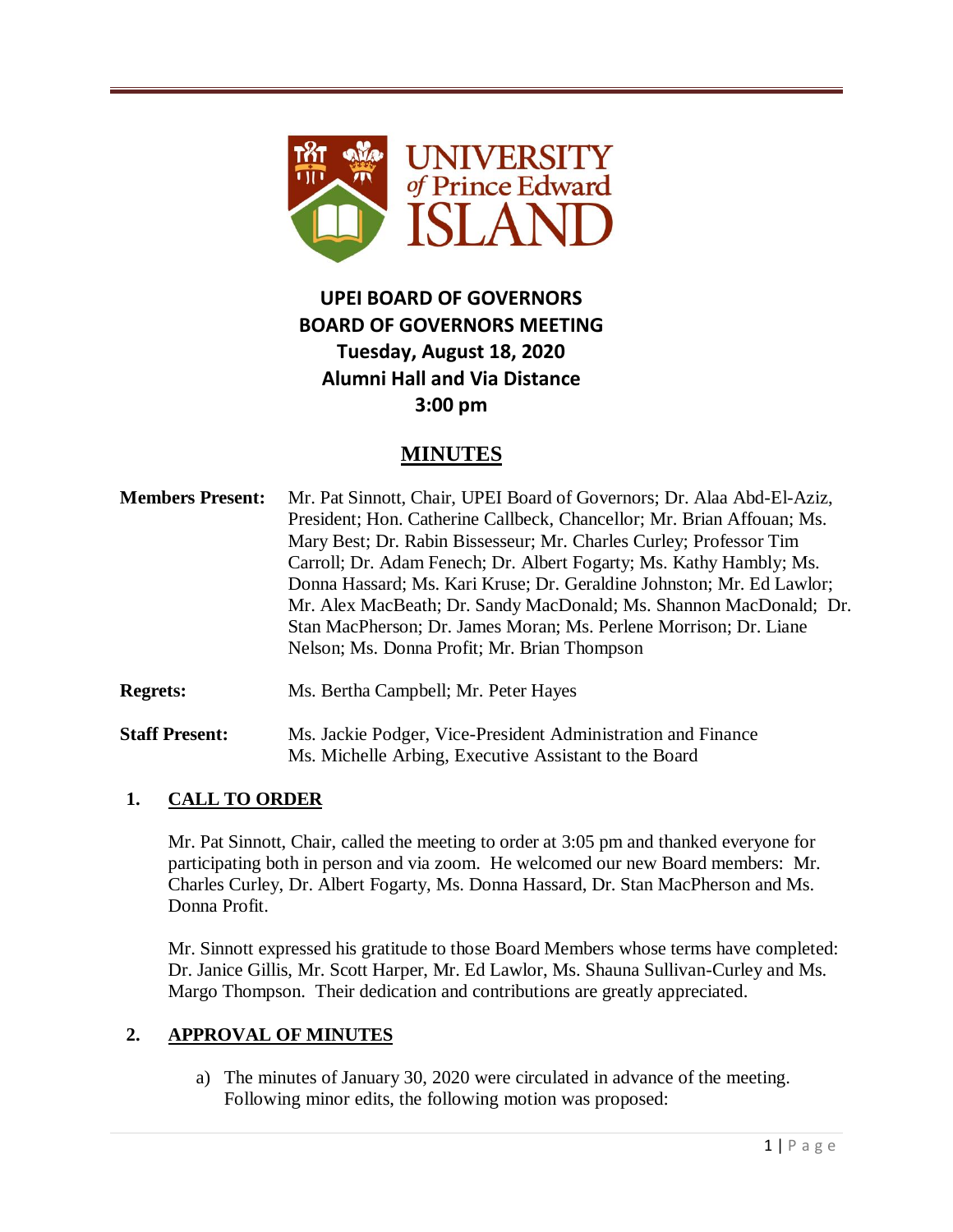### **1) MOVED by Mr. Alex MacBeath, SECONDED by Dr. Geraldine Johnston that the minutes of the January 30, 2020 meeting of the Board of Governors be approved as amended. CARRIED.**

- b) The minutes of the April 17, 2020 meeting of the Board of Governors were circulated in advance of the meeting. There being no errors or omissions, the following motion was proposed:
	- **2) MOVED by Ms. Perlene Morrison, SECONDED by Dr. Geraldine Johnston that the minutes of the April 17, 2020 meeting of the Board of Governors be approved. CARRIED**

### **3. CHAIR'S REPORT**

#### **a) Appointments to the Board by the Lieutenant Governor in Council**

Mr. Sinnott once again welcomed our new Board members appointed by the Lieutenant Governor in Council for three-year terms: Mr. Charles Curley, Dr. Albert Fogarty, Ms. Donna Hassard and Ms. Donna Profit. Mr. Sinnott indicated that notice was also received that Ms. Kathy Hambly and Dr. Geraldine Johnston have been appointed for an additional three-year term.

#### **b) Appointment to the Board, Dr. Stan MacPherson**

Mr. Sinnott once again welcomed Dr. Stan MacPherson to the Board and reminded members that this was approved via a recent e-vote.

### **c) Motion to appoint a Vice-Chair of the Board of Governors**

Ms. Shauna Sullivan-Curley's term has ended, resulting in the position of Vice-Chair being vacant. The following motion was proposed:

- **3) MOVED by Professor Tim Caroll, SECONDED by Dr. Sandy MacDonald that Mr. Alex MacBeath be appointed Vice-Chair of the UPEI Board or Governors as recommended by the Executive Committee. CARRIED**
- **d) Motion to appoint Dr. Stan MacPherson to the Board of Trustees of the UPEI Pension Plan**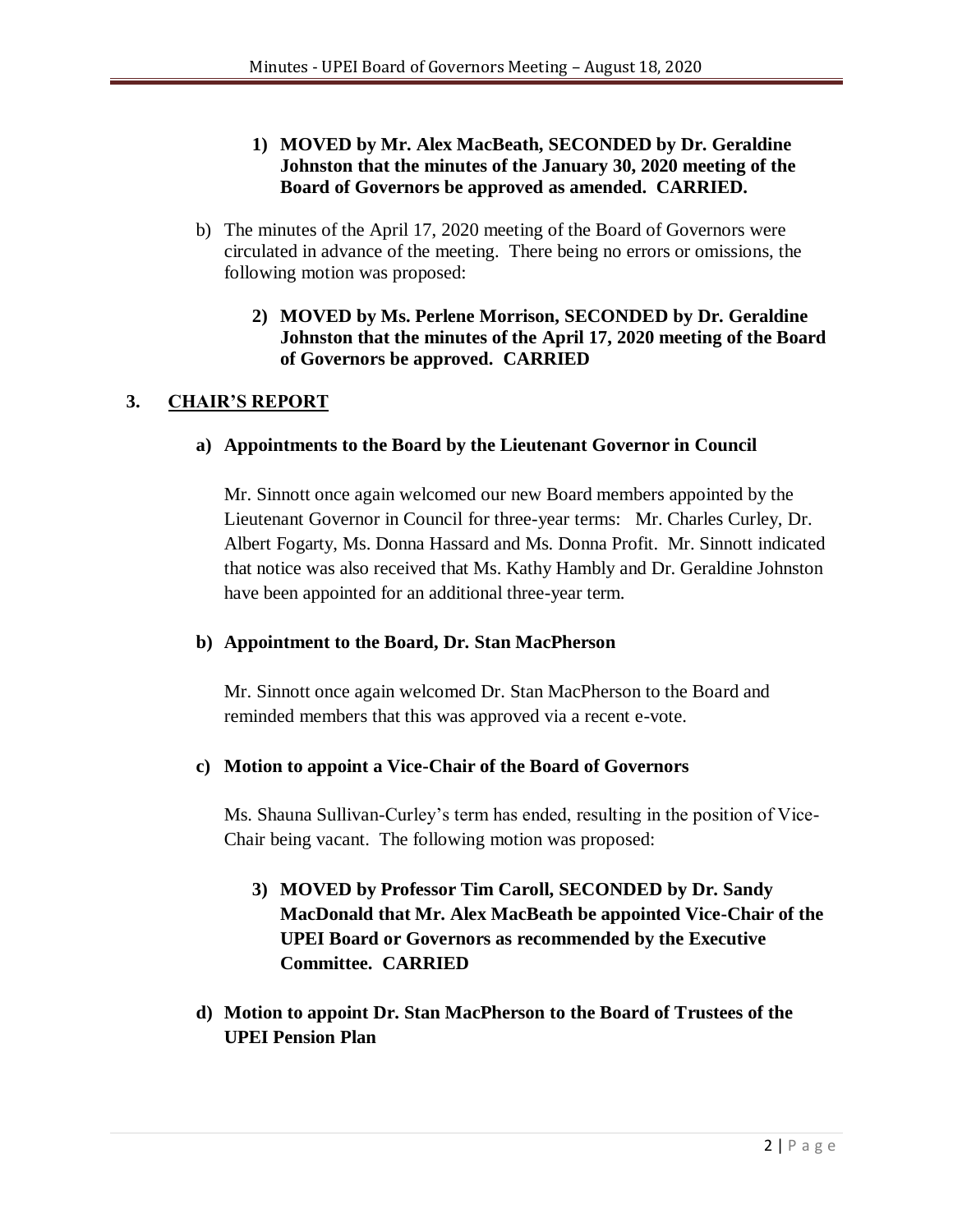Mr. Sinnott noted that Mr. Ed Lawlor's term on the Board of Governors expired May 31, 2020 and that Mr. Lawlor had been the Board representative on the Board of Trustees of the UPEI Pension Plan. With this vacancy, the following motion was proposed:

# **4) MOVED by Professor Tim Carroll, SECONDED by Mr. Charles Curley that Dr. Stan MacPherson be appointed to the Board of Trustees of the UPEI Pension Plan. CARRIED**

#### **e) Committee Chairs and Assignments of Board Members to the Committees**

In advance of the meeting, a draft Committee Composition for 2020-2021 was circulated to members. The following motion was proposed:

# **5) MOVED by Mr. Brian Affouan, SECONDED by Mr. Charles Curley that the Committee Composition for 2020-2021 be approved as recommended by the Executive Committee. CARRIED**

#### **f) Schedule of Board and Standing Committee Meetings for the Year 2020-2021**

The schedule was circulated to members in advance of today's meeting, resulting in the following motion:

**6) MOVED by Ms. Shannon MacDonald, SECONDED by Ms. Perlene Morrison that the the UPEI Board of Governors approve the Schedule of Board and Standing Committee Meetings for the Year 2020-2021 as recommended by the Executive Committee. CARRIED**

### **4. PRESIDENT'S REPORT**

President Abd-El-Aziz provided an informative presentation updating Board Members on various details of campus. He reviewed the COVID-19 situation and the response to the pandemic thus far as well as the continued planning that is consistently occurring based on the ever-changing situation. The results of the 2019-2020 Economic Impact Report were highlighted and noted that this will be distributed to Board Members. Updates were provided on the new residence, the Canadian Centre for Climate Change and Adaptation as well as the roadway connecting campus to Alumni Hall. The Network Modernization Project was detailed as was the listing programs currently in development/approval stage. International programming noted that the Master in Global Affairs Program is currently suspended due to logistics with the pandemic. Fundraising continues to be strong and successful.